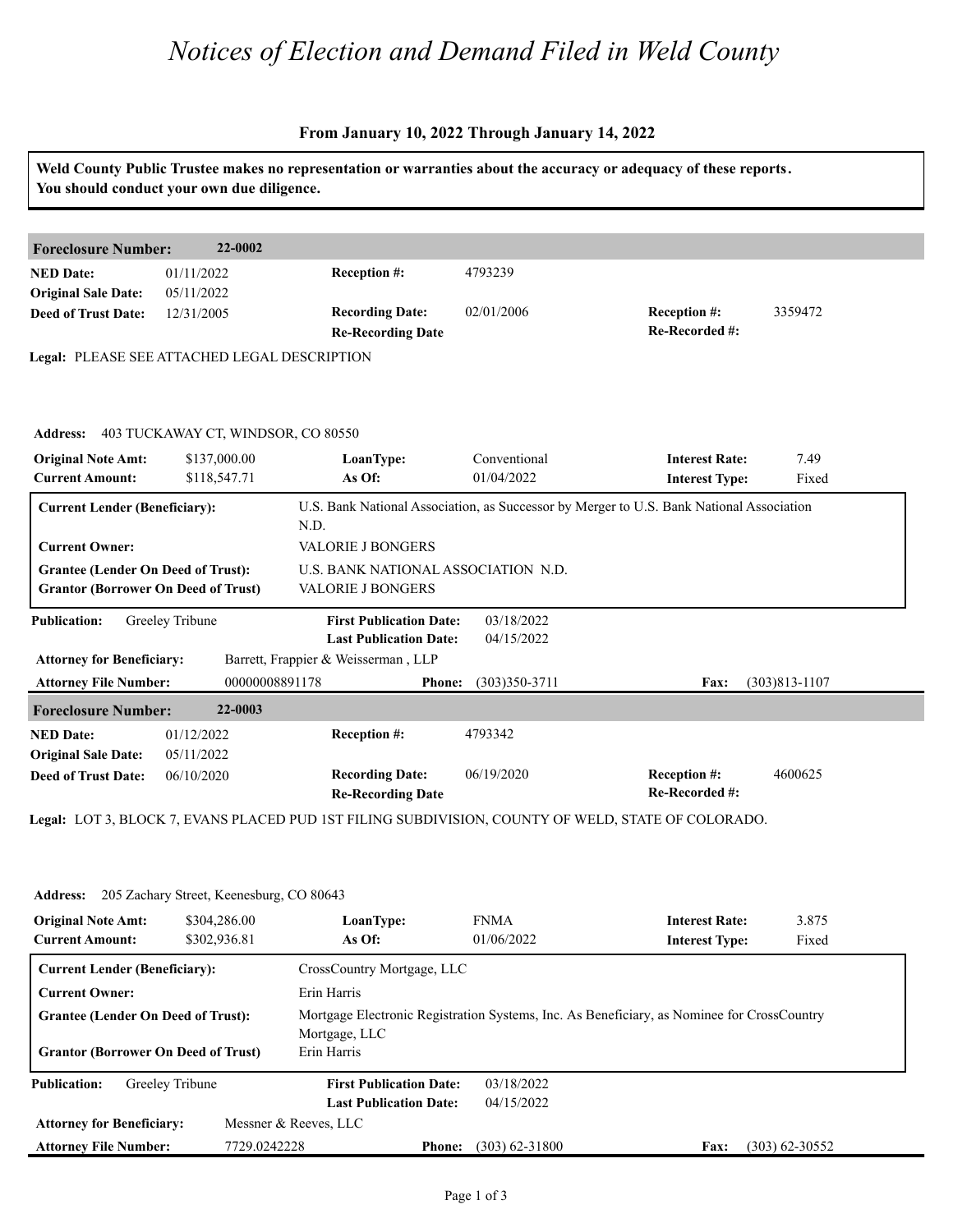## *Notices of Election and Demand Filed in Weld County*

#### **From January 10, 2022 Through January 14, 2022**

| <b>Foreclosure Number:</b>                                                              | 22-0004                                  |                                                                                                              |                           |                                                                                               |                |  |
|-----------------------------------------------------------------------------------------|------------------------------------------|--------------------------------------------------------------------------------------------------------------|---------------------------|-----------------------------------------------------------------------------------------------|----------------|--|
| <b>NED Date:</b><br><b>Original Sale Date:</b>                                          | 01/12/2022<br>05/11/2022                 | Reception #:                                                                                                 | 4793343                   |                                                                                               |                |  |
| <b>Deed of Trust Date:</b>                                                              | 11/26/2018                               | <b>Recording Date:</b><br><b>Re-Recording Date</b>                                                           | 11/30/2018                | Reception #:<br>Re-Recorded #:                                                                | 4450223        |  |
|                                                                                         | WELD, STATE OF COLORADO.                 | Legal: LOT 10, BLOCK 2, NORTHWEST SUBDIVISION THIRD FILING, AN ADDITION TO THE TOWN OF EATON, COUNTY OF      |                           |                                                                                               |                |  |
|                                                                                         | Address: 1225 Aspen Ct, Eaton, CO 80615  |                                                                                                              |                           |                                                                                               |                |  |
| <b>Original Note Amt:</b><br><b>Current Amount:</b>                                     | \$170,500.00<br>\$156,399.64             | LoanType:<br>As Of:                                                                                          | <b>FNMA</b><br>01/07/2022 | <b>Interest Rate:</b><br><b>Interest Type:</b>                                                | 4.875<br>Fixed |  |
| <b>Current Lender (Beneficiary):</b>                                                    |                                          | RANLife, Inc                                                                                                 |                           |                                                                                               |                |  |
| <b>Current Owner:</b>                                                                   |                                          | Nathan A. Godsey and Elizabeth A. Godsey                                                                     |                           |                                                                                               |                |  |
| <b>Grantee (Lender On Deed of Trust):</b>                                               |                                          |                                                                                                              |                           | Mortgage Electronic Registration Systems, Inc., as Beneficiary, as nominee for RanLife, Inc., |                |  |
| <b>Grantor (Borrower On Deed of Trust)</b>                                              |                                          | its successors and assigns<br>Nathan A. Godsey and Elizabeth A. Godsey                                       |                           |                                                                                               |                |  |
| <b>Publication:</b><br><b>Attorney for Beneficiary:</b>                                 | Greeley Tribune                          | <b>First Publication Date:</b><br><b>Last Publication Date:</b><br>HALLIDAY, WATKINS & MANN, P.C.            | 03/18/2022<br>04/15/2022  |                                                                                               |                |  |
| <b>Attorney File Number:</b><br>CO11242                                                 |                                          | $(303)$ 27-40155<br><b>Phone:</b>                                                                            |                           | (303) 27-40159<br><b>Fax:</b>                                                                 |                |  |
| <b>Foreclosure Number:</b>                                                              | 22-0005                                  |                                                                                                              |                           |                                                                                               |                |  |
| <b>NED Date:</b>                                                                        | 01/13/2022                               | Reception #:                                                                                                 | 4793613                   |                                                                                               |                |  |
| <b>Original Sale Date:</b>                                                              | 05/18/2022                               |                                                                                                              |                           |                                                                                               |                |  |
| <b>Deed of Trust Date:</b>                                                              | 04/24/2009                               | <b>Recording Date:</b><br><b>Re-Recording Date</b>                                                           | 06/01/2009                | Reception #:<br>Re-Recorded #:                                                                | 3626744        |  |
|                                                                                         |                                          | Legal: LOT 7 AND 8, BLOCK 4, TOWN OF FREDERICK, COUNTY OF WELD, STATE OF COLORADO                            |                           |                                                                                               |                |  |
|                                                                                         | Address: 244 1ST ST, FREDERICK, CO 80530 |                                                                                                              |                           |                                                                                               |                |  |
| <b>Original Note Amt:</b><br><b>Current Amount:</b>                                     | \$155,892.00<br>\$139,114.02             | LoanType:<br>As Of:                                                                                          | <b>FHA</b><br>01/10/2022  | <b>Interest Rate:</b><br><b>Interest Type:</b>                                                | 5.5<br>Fixed   |  |
| <b>Current Lender (Beneficiary):</b>                                                    |                                          | WELLS FARGO BANK, N.A.                                                                                       |                           |                                                                                               |                |  |
| <b>Current Owner:</b>                                                                   |                                          | JEAN MICHELE MEAD & MICHELLE MEAD                                                                            |                           |                                                                                               |                |  |
| <b>Grantee (Lender On Deed of Trust):</b><br><b>Grantor (Borrower On Deed of Trust)</b> |                                          | MORTGAGE ELECTRONIC REGISTRATION SYSTEMS, INC. AS NOMINEE FOR<br>UNIVERSITY BANK, ITS SUCCESSORS AND ASSIGNS |                           |                                                                                               |                |  |
|                                                                                         |                                          | RONALD SCHMIDT JR                                                                                            |                           |                                                                                               |                |  |
| <b>Publication:</b>                                                                     | Greeley Tribune                          | <b>First Publication Date:</b><br><b>Last Publication Date:</b>                                              | 03/25/2022<br>04/22/2022  |                                                                                               |                |  |
|                                                                                         |                                          |                                                                                                              |                           |                                                                                               |                |  |
| <b>Attorney for Beneficiary:</b>                                                        |                                          | Janeway Law Firm, P.C.                                                                                       |                           |                                                                                               |                |  |